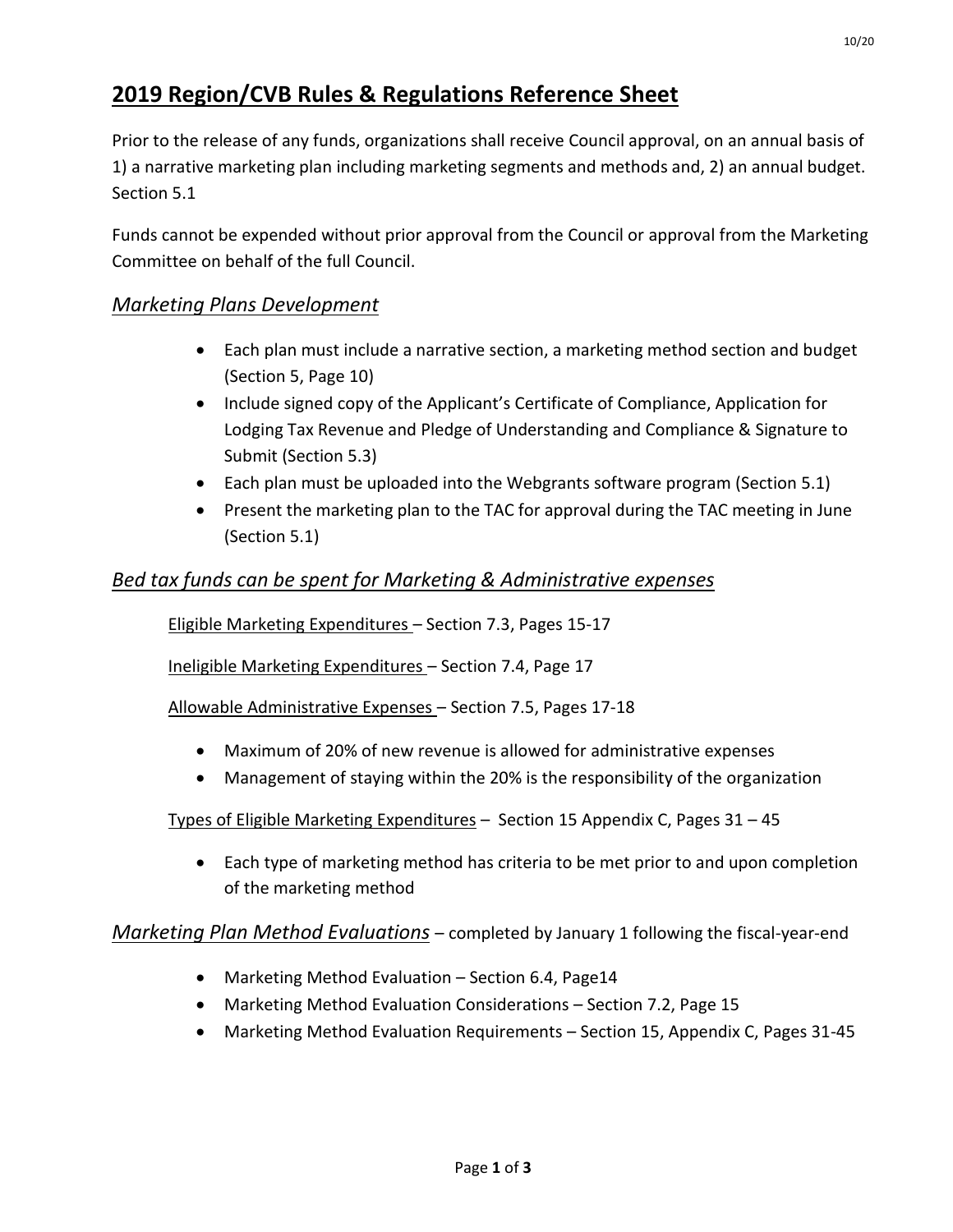- Budget Overview marketing plan requirements, Section 5.5.1 & 5.5.2
- Budget Increase requires TAC Marketing Plan approval, Section 5.5.3
- Budget in marketing plan development, Section 6.3 Pages 13-14
- Budget requirement for marketing method evaluation, Section 6.4.2 & Section 6.4.3

### *Bed tax payment schedule and financial reporting*

#### Disbursement of Funds – Section 10.1, Page 22

• Funds are disbursed quarterly, the 25<sup>th</sup> of August, November, February and June 10 and are based upon the budget

A maximum of two separate payment requests per year can be made. Requests made after May 1 will be filled as resources allow

#### Financial Reporting – 11.3, Page 24

• Financial reports shall be submitted quarterly during the months of July, October, January and April

#### *Bed tax annual audit*

Audit - Fiscal year audits are done annually (July-December) Section 11.7 Page 24

• Records needed for review during annual audit (items to have available prior to start of audit)

#### Bookkeeping Regulations – Pages 25 - 27

• Documentation required for each expenditure made (to be attached to each check written or debit transaction made)

#### *Bidding & Request for Proposal Processes*

Small Purchases – Section 9.1, Page 20

• Goods and Services over \$0-\$5,000

Limited Solicitations - Section 9.2, Page 20

- Services \$5,001-\$25,000
- Goods \$5,001-\$50,000

#### Formal Competition (RFP) – Section 9.3